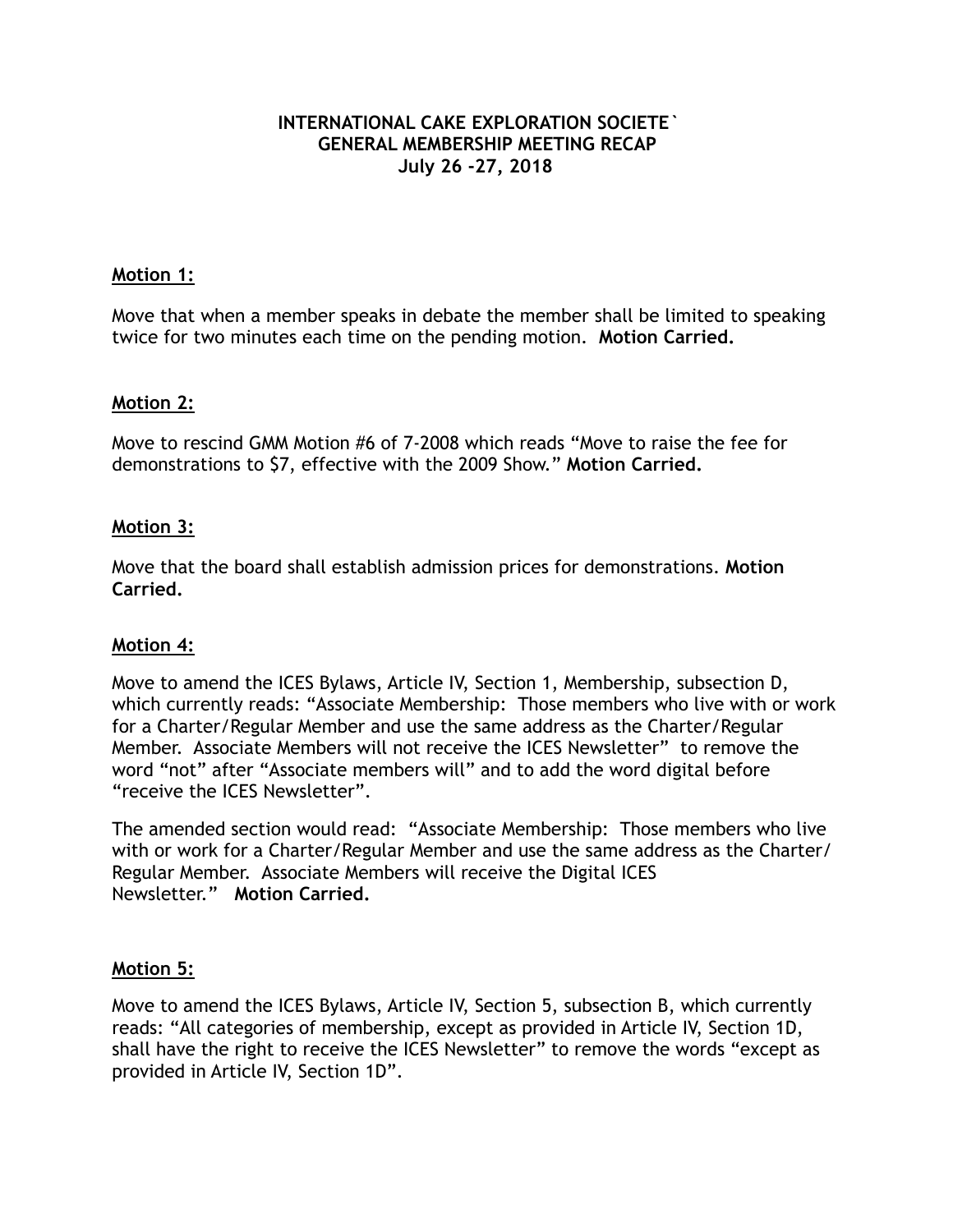The amended section would read: "All categories of membership shall have the right to receive the ICES Newsletter." **Motion Carried.** 

# **Motion 6:**

Move to amend the ICES Bylaws, Article IV, Section 1, subsection F, Student Membership to remove the categories of schools, and redefine what a student is. The section that would be amended currently reads: "Student Membership: Full-time students enrolled in high school, college, or accredited culinary school or vocational technical school. All students must show proof of enrollment. Student members will receive the digital-only version of the ICES newsletter. No printed newsletter will be mailed to them."

The amended section would read: "Student Membership: All full-time students. Proof of enrollment must be provided if the student is over the age of 18. Student members will receive the digital only version of the ICES newsletter. No printed newsletter will be mailed to them." **Motion Carried.** 

# **Motion 7:**

Move to amend Article XIV Meetings, Section 7 Board of Directors Meetings which reads: "Board of Directors' meetings will be held twice yearly: a midyear meeting in February or March and an annual meeting in conjunction with the Annual ICES Convention and Show, either within or without the State of Michigan. Such meetings shall be closed to the general membership. Specific invitations or requests to attend may be allowed by the Board of Directors."

The amended section would read: "Board of Directors' regular meetings will be held monthly. Meetings may be held electronically or in person at an annual meeting in conjunction with the Annual ICES meeting, either within or without the State of Michigan. Such meetings shall be closed to the general membership. Specific invitations or requests to attend may be allowed by the Board of Directors." **Motion Carried.** 

## **Motion 8:**

Move to amend Article VI Board of Directors, Section 3, Qualifications for Board of Directors, which reads: "In order to serve on the Board of Directors, a member must have been a member in good standing of the Societé for at least three (3) consecutive years immediately prior to nomination and have attended one (1) annual meeting and one (1) midyear meeting. The Board of Directors shall be elected from the general membership at the annual meeting of the membership. Directors need not be residents of the state of Michigan. Directors should have daily access to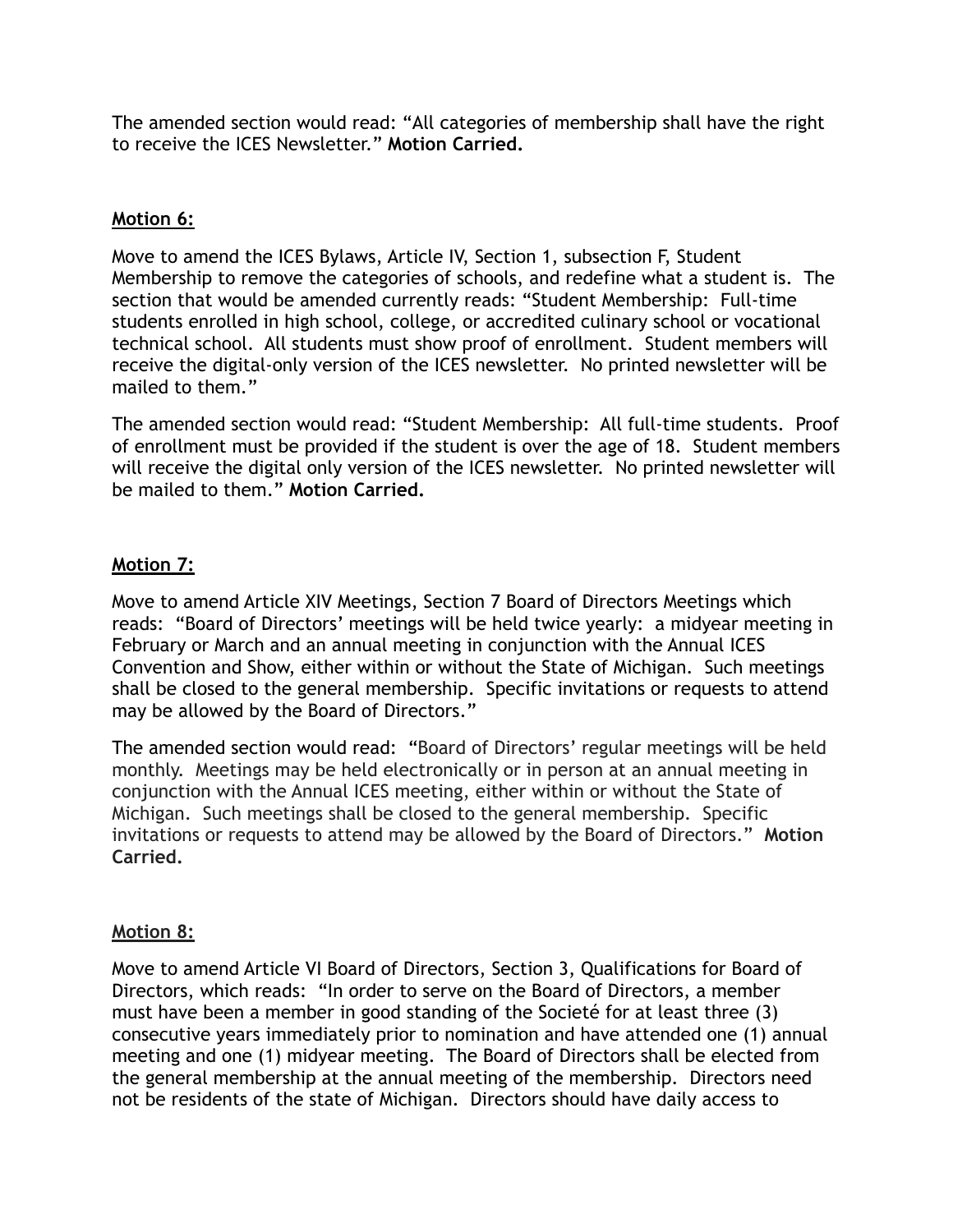computer technology and e-mail. If a member of the Board of Directors allows his/ her membership to lapse during his/her term on the Board, he or she forfeits the position of Director. A nominee for the Board of Directors may not be a current or upcoming ICES Convention & Show Director" to now read: "Qualifications for Board of Directors. In order to serve on the Board of Directors, a member must have been a member in good standing of the Societé for at least three (3) consecutive years immediately prior to nomination and have attended one (1) annual meeting and one (1) midyear or annual representatives' meeting. The Board of Directors shall be elected from the general membership at the annual meeting of the membership. Directors need not be residents of the state of Michigan. Directors should have daily access to computer technology and e-mail. If a member of the Board of Directors allows his/her membership to lapse during his/her term on the Board, he or she forfeits the position of Director. A nominee for the Board of Directors may not be a current or upcoming ICES Convention and Show Director. " **Motion Carried.** 

# **Motion 9:**

Move to amend Article VI, Section 1. Number of Directors. This Societé shall have no fewer than fifteen (15), nor more than nineteen (19), of its members serving as the Board of Directors, excluding the Chairman of the Board. The functions of Director shall be as defined by Michigan law and as otherwise set forth in these Bylaws. The precise number of Directors for any following year shall be fixed by the Board of Directors; and one-third (1/3) of the total number of Directors so fixed shall be elected by the general membership at the annual election for the ensuing term. To now read: "Section 1. Number of Directors. This Societé shall have no fewer than twelve (12), nor more than fifteen (15), of its members serving as the Board of Directors, excluding the Chairman of the Board. The functions of Director shall be as defined by Michigan law and as otherwise set forth in these Bylaws. The precise number of Directors for any following year shall be fixed by the Board of Directors; and one-third (1/3) of the total number of Directors so fixed shall be elected by the general membership at the annual election for the ensuing term." **Motion Carried.** 

## **Motion 10:**

Move to Combine the positions of Recording Secretary and Corresponding Secretary into one position called "Secretary". All references in the Bylaws to Recording Secretary and Corresponding Secretary will be replaced with "Secretary" and the two positions duties will be combined into one. **Motion Carried.**

# **Motion 11:**

**Motion Failed.**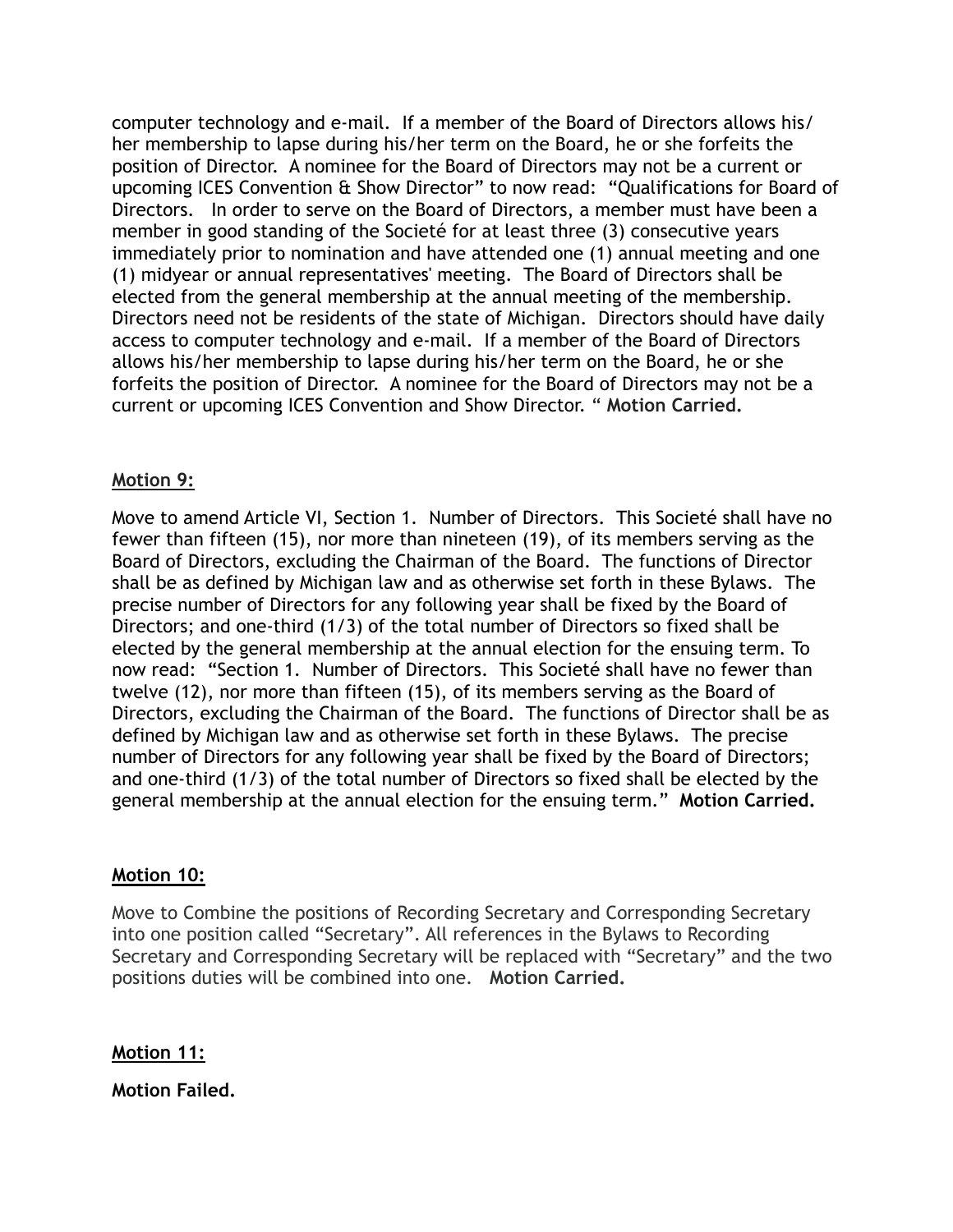# **Motion 12:**

Move to discontinue the printed version of the newsletter and go to digital only for all members. **Motion Carried.** 

# **Motion 13:**

Move to adjourn this evenings meeting to reconvene at the breakfast tomorrow. **Motion Carried.**

## **Motion 14:**

Move to amended current motion to resume with agenda printed with the exception of the election of officers/Board of Directors. **Motion Carried.** 

## **Motion 15:**

Move to raise all memberships to \$60.00. **Motion Under Advisement as Recommendation.**

## **Motion 16:**

**Motion Failed.** 

## **Motion 17:**

Move that General Body Meetings be scheduled to occur at midday and to be convened for a maximum of two hours.

**Motion 18 to split motion 17. MotionCarries** 

**Motion 19:**

**Motion Failed.** 

**Motion 20:**